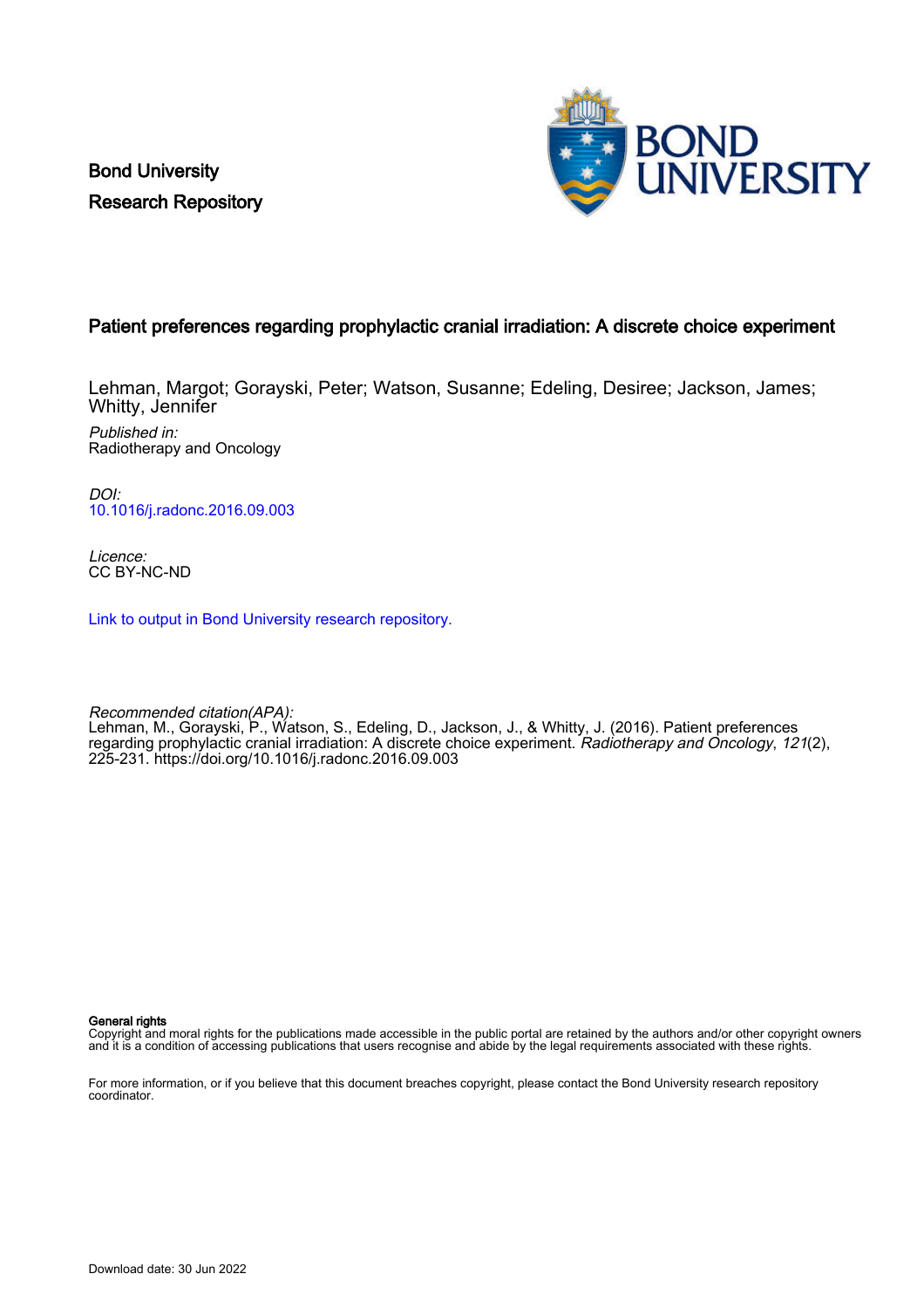This article is a POSTPRINT of a paper published in *Radiotherapy and Oncology* (that is, it is the authors' version before final acceptance for publication).

Please obtain and cite the final version direct from the journal.

Suggested citation:

**Lehman M, Gorayski P, Watson S, Edeling D, Jackson J, Whitty JA. Patient preferences regarding prophylactic cranial irradiation: A discrete choice experiment. [In Press. Accepted** *Radiotherapy and Oncology* **12 Sept 2016]**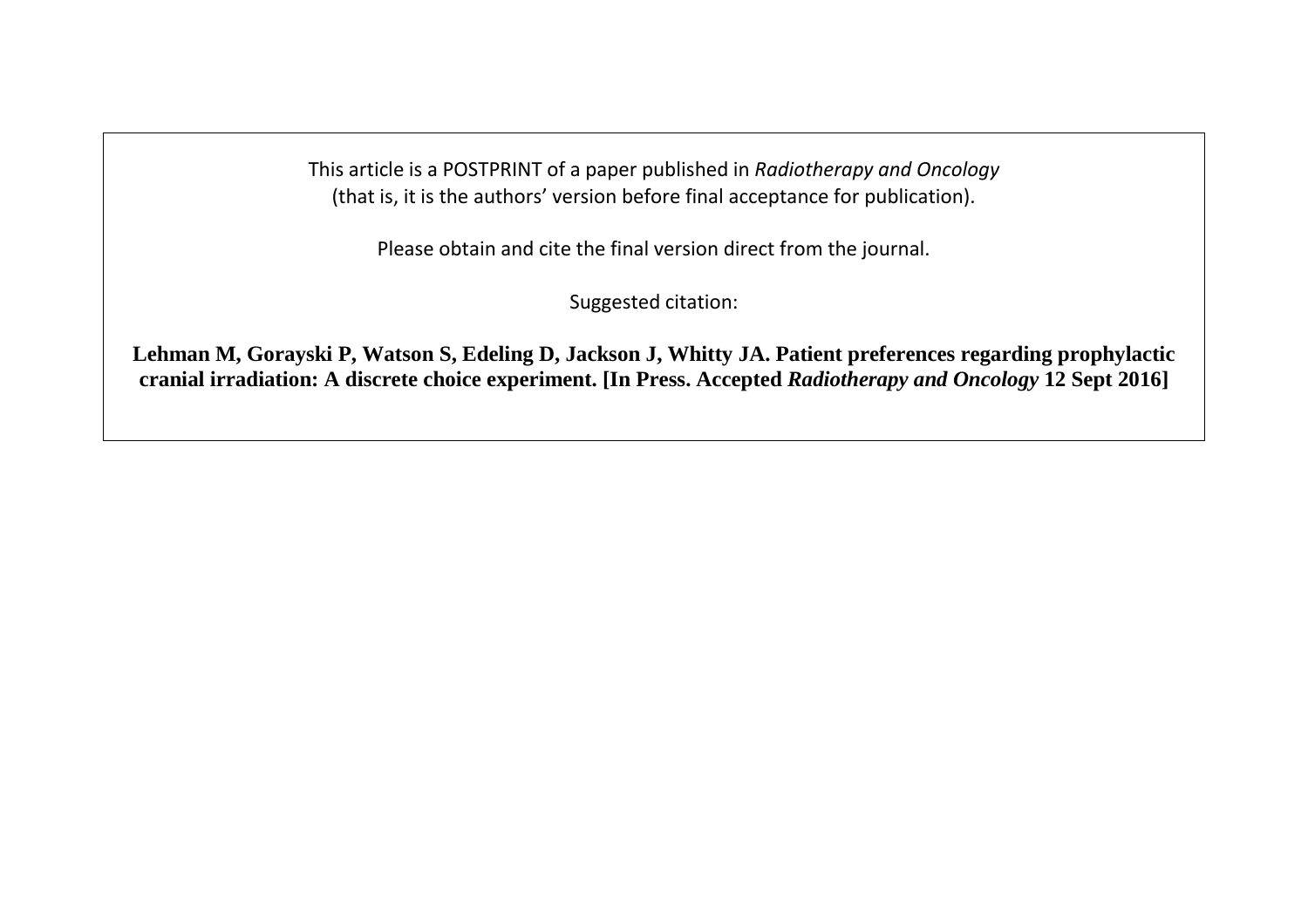# **Patient Preferences Regarding Prophylactic Cranial Irradiation: A Discrete Choice Experiment**

Lehman M MBBS FRANZCR GDPH <sup>a,,b</sup>, Gorayski P BSc BMBS FRACGP FRANZCR <sup>b,c</sup>, Watson S RN ª, Edeling D RN ª, Jackson J MBBS FRANZCR <sup>d</sup>, Whitty J.A. PhD <sup>e</sup>

- (a) Department of Radiation Oncology, Princess Alexandra Hospital, Brisbane, Queensland
- (b) School of Medicine, University of Queensland
- (c) Department of Radiation Oncology, Radiation Oncology Centres, Mater Private Hospital Springfield, Springfield Central, Queensland
- (d) Department of Radiation Oncology, Radiation Oncology Centres, Gold Coast University Hospital, Gold Coast, Queensland
- (e) Norwich Medical School, University of East Anglia, Norwich, UK

Corresponding Author: Associate Professor Margot Lehman Department of Radiation Oncology Princess Alexandra Hospital Ipswich Road Woolloongabba Q 4102 Email: Margot.Lehman@health.qld.gov.au

Conflicts of Interest: None

Acknowledgement: The authors would like to thank Dr Redzo Mujcic for providing helpful comments on an earlier version of this paper.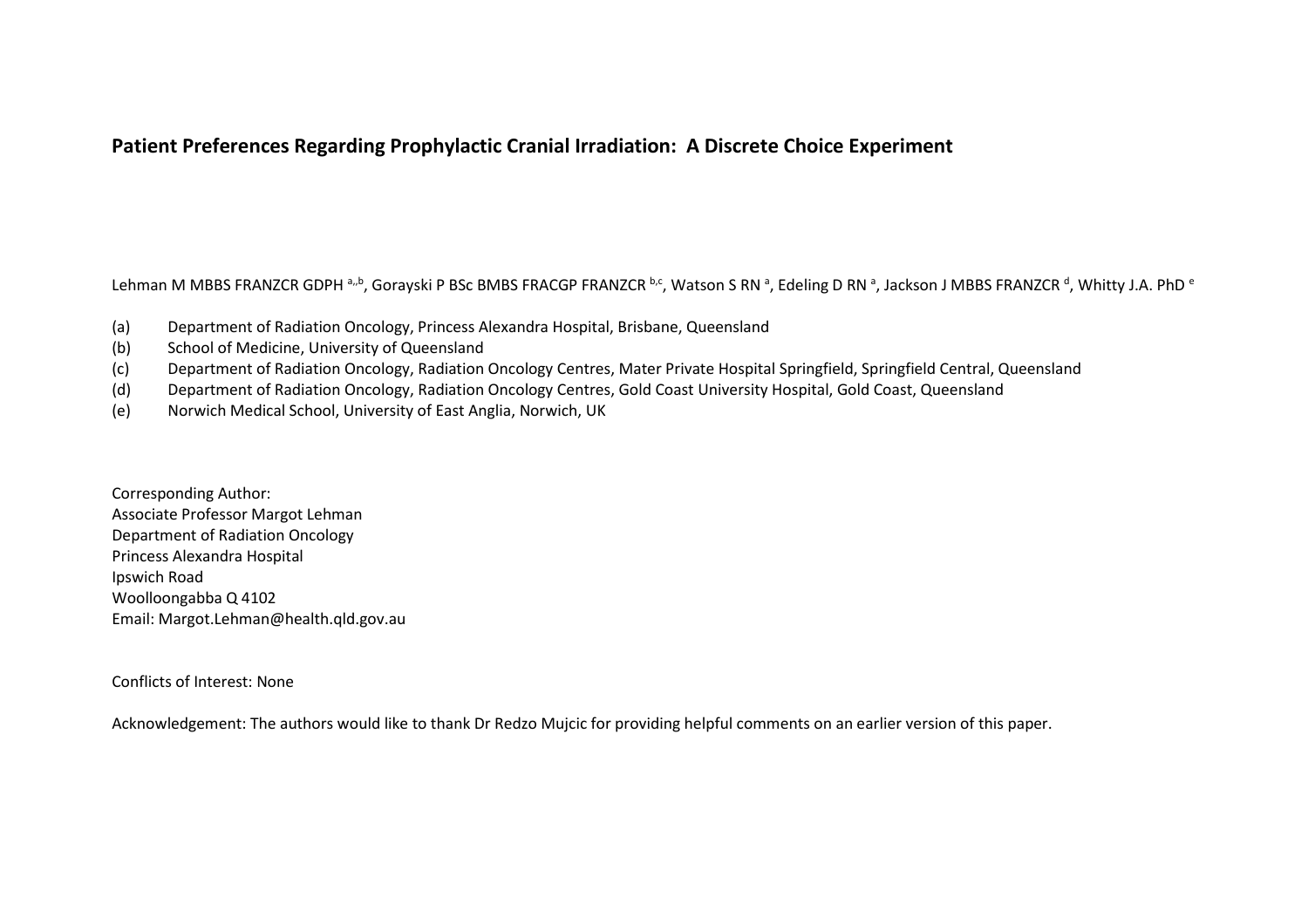#### **Abstract**

#### **Introduction:**

In patients with Non-small cell lung cancer (NSCLC) treated with chemoradiotherapy (CRT), prophylactic cranial irradiation (PCI) is not standard practice. This study determined patient preferences for PCI with respect to survival benefit, reduction in brain metastases (BM) and acceptable toxicity.

#### **Methods:**

A Discrete Choice Experiment was completed pre- and post- treatment. Patients made 15 hypothetical choices between two alternative PCI treatments described by four attributes: amount of life gained, chance of BM, ability to care for oneself, and loss of memory. Participants also chose between PCI and no PCI.

#### **Results:**

54 and 46 surveys were completed pre- and post-treatment. Pre-treatment the most important attributes were: a survival benefit >6 months, of 3 - 6 months, avoiding severe problems with memory and self-care, avoiding quite a bit of difficulty with memory and maximally reducing BM recurrence. Posttreatment, BM reduction became more important. 90% of patients would accept PCI for a survival benefit >6 months, with a maximal reduction in BM even if severe memory/self-care problems occurred. With a 10% reduction in BM and mild problems with memory and self-care 70% of patients pre- (90% posttreatment) would accept PCI for a survival benefit of 1-3 months, and 52% pre- (78% post-treatment) for no survival benefit.

## **Conclusion:**

Improvement in survival is the most important attribute of PCI with patients willing to accept significant toxicity for maximum survival and less toxicity for less survival benefit. BM reduction became more important after treatment. The majority of patients would accept PCI for no survival benefit and a reduction in BM.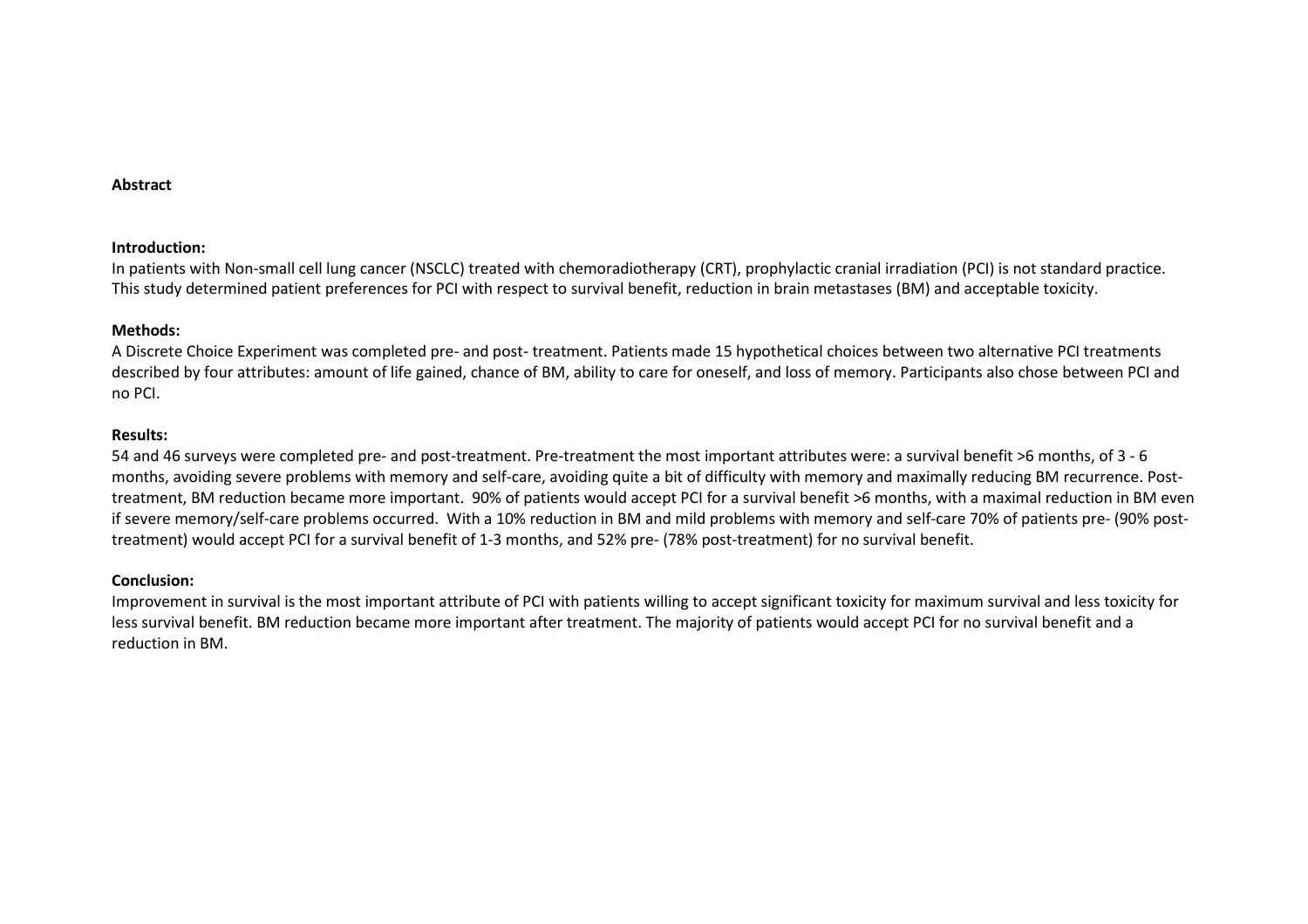## **INTRODUCTION**

Brain metastases (BM) develop in 22-55% of patients with locally advanced Non-small cell lung cancer (LA-NSCLC) treated with curative intent. [1,-4] Technological advances in tumour staging, radiation therapy (RT) planning and delivery, and the concurrent administration of chemotherapy with RT, has translated into improved local control and survival rates.<sup>[5,6]</sup>However, improvements in survival provide a longer time period for micro-metastatic disease to manifest and it is hypothesised that the incidence of BM will increase.

In selected patients with limited- and extensive- stage small cell lung cancer (SCLC), the use of PCI is considered standard of care as PCI results in a decreased incidence of BM and an improvement in disease-free survival (DFS) and overall survival (OS). <sup>[7-9]</sup>In LA- NSCLC, PCI is not part of standard practice due to a lack of proven survival benefit and concerns regarding neurotoxicity. The Radiation Therapy Oncology Group (RTOG) 0214 study randomised patients with Stage III NSCLC treated with CRT to PCI or observation. PCI reduced the incidence of BM at 1 year (18% v 7.7%, p=0.004) but was not associated with an improvement in DFS or OS. However, the study was underpowered for a survival endpoint. [10] The use of PCI was associated with some adverse effects, namely a decline in delayed recall on the Hopkins Verbal Learning Test (HVLT). However, there were no differences observed between the study arms on Mini Mental Status Examination, Activities of Daily Living scale or quality of life (QOL) assessments. [11]

The present study aimed to determine the preferences of patients with LA-NSCLC undergoing CRT with respect to PCI. Specifically, this study aimed to (i) estimate the relative importance of different characteristics potentially associated with PCI (survival gains, reduced chance of BM, reduction in ability to care for oneself and memory loss) for patients; (ii) estimate the impact of changes of these characteristics on the likelihood that patients would accept PCI, and (iii) explore whether undertaking CRT for lung cancer has an impact on patients preferences for PCI.

## **METHODS**

A Discrete Choice Experiment (DCE) was used in a prospective cohort of patients with LA-NSCLC undergoing CRT at a single tertiary institution in Queensland, Australia, between June 2012 and December 2014. The DCE is a popular method for quantifying and evaluating patient preferences in healthcare. <sup>[12,13]</sup> In a DCE, a medical intervention is described by its attributes (e.g. improvement in survival, or adverse effects). A series of hypothetical choice sets is constructed in which the levels of these attributes change in a systematic way (according to an underlying experimental design). In each choice set, the participant is asked to perform a pairwise comparison of these hypothetical alternatives and choose their preferred alternative. Thus, participants exercise their preferences by making repeated trade-offs and choices across these hypothetical scenarios.

## **Attributes and Attribute Levels**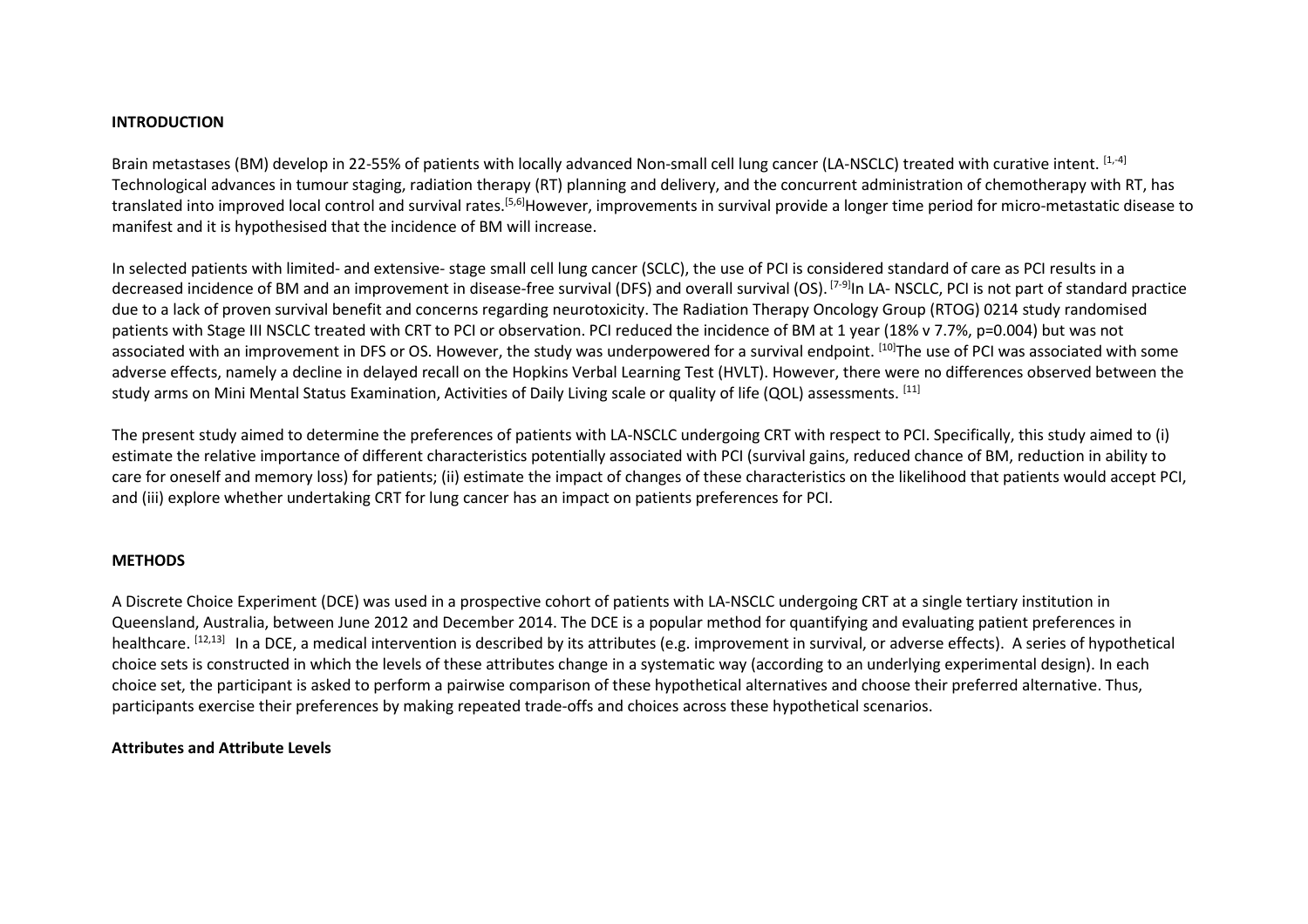The choice of the most relevant attributes and levels of PCI for LA-NSCLC was based on literature findings. [10, 11] The attributes chosen were: amount of life gained, chance of developing BM, ability to care for oneself and loss of memory. Each attribute was described using four levels that were felt to represent potential outcomes from PCI. Each level was presented in a way that was felt to be meaningful to patients. For example, to assess the importance of developing BMs, patients were asked to choose between different "chances of cancer coming back in your brain" with the chances given as 20%; 4 in 20 patients, (to approximate the 18% incidence of BM in the observation arm of RTOG 0214), 10%; 2 in 20 patients (to approximate the 7.7% incidence of BM in the treatment arm of RTOG 0214) with an intermediate level (15%; 3 in 20 patients) and a best case scenario level (5%; 1 in 20 patients). For amount of life gained, levels ranged from no extra life (reflecting ROTG 0214 results) to a hypothetical best case scenario of >6months of life gained, with intermediate levels of 1-3 and 3-6 months of extra life. Similarly, to assess the importance of impact on memory and self-care, levels ranged from no problem or difficulty to severe problems or difficulties. The attributes and the associated levels are presented in Table 1.

## **DCE choice set design and survey**

NGENE software (ChoiceMetrics, 2012) was used to combine the attributes and levels into 16 choice sets, using a D-optimal design approach. [14] This ensured a statistically efficient approach was used to capture the choice data. In each choice set the presented attribute levels were varied in order to capture the different trade-offs which individuals usually face with respect to their radiation treatment options. Participants were initially asked to choose between two alternative PCI treatments in each choice set. They were then asked to choose between their preferred PCI alternative and an opt- out alternative of no PCI. The opt- out alternative was described as providing no extra life, a 20% risk of BM, and no change in ability to take care of oneself or memory. Figure 1 presents an example choice situation.

To assess whether the experience of undergoing conventional therapy impacted on participant choices, the DCE was undertaken two time points,: (1) just prior to commencement of CRT or during the first week of therapy; and (2) during the last week of therapy. In addition, the impact of patient sociodemographic factors and self-reported health status (obtained from the EQ-5D-5L instrument) on patient preferences was assessed. [15] The survey was pilot tested in an interview-based setting prior to data collection, to ensure the survey was understood by patients and had face validity.

## **Sample and administration**

Ethical approval was obtained from the hospital Human Research Ethics Committee. Patients were eligible if they were diagnosed with Stage III NSCLC and were to receive definitive CRT. Patients were identified at the weekly Lung Cancer Multi-disciplinary Meeting. Once consent had been obtained, the DCE was administered by trained nurses. The nurse presented each alternative to the participant in a face-to-face interview setting using a booklet, and recorded their choice. Participants were informed that the scenarios were hypothetical.

## **Data analysis**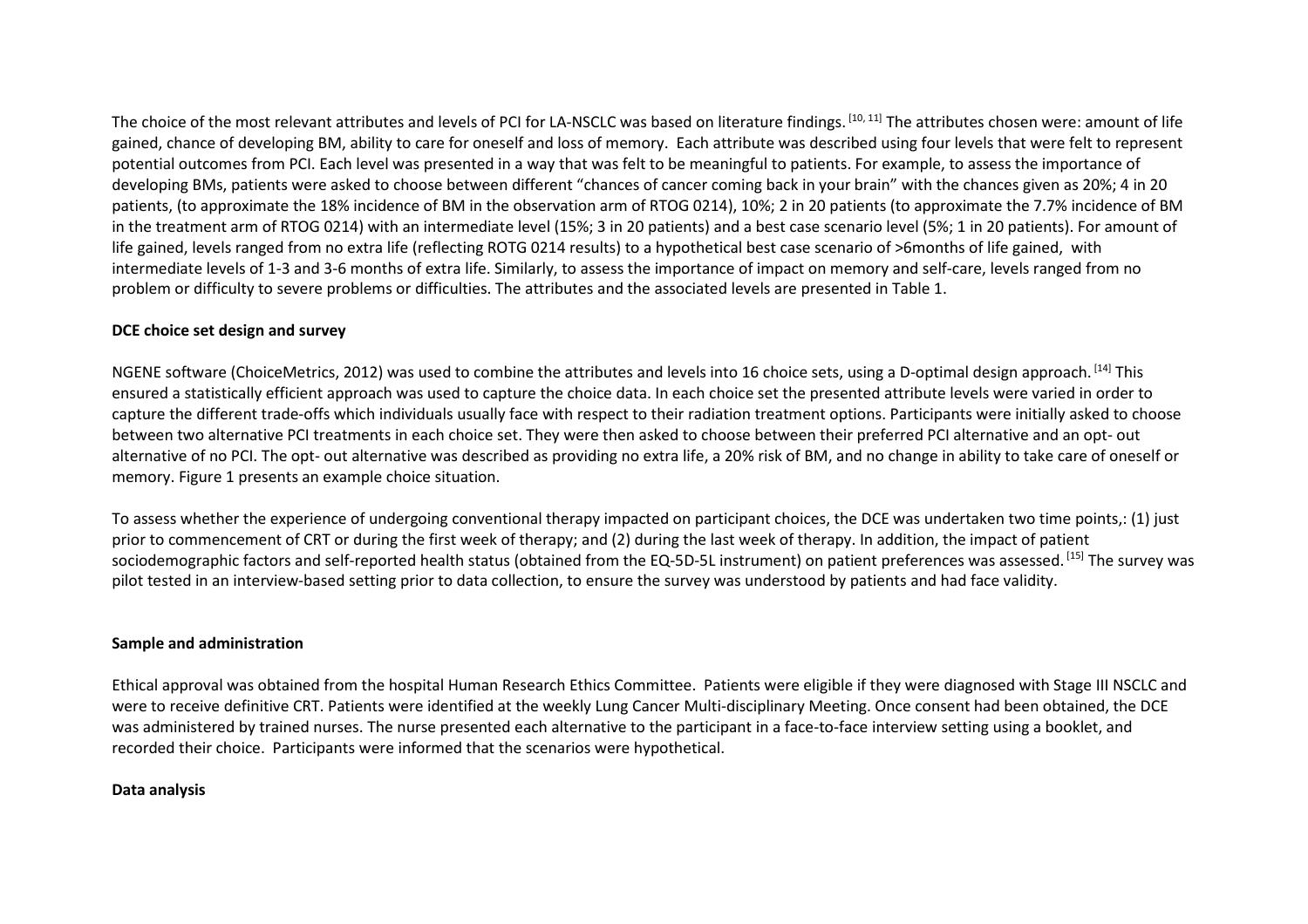The choice data were analysed using mixed logit regression (MXL) models to indicate the relative importance of improvements in each attribute for treatment preference. [16] In a mixed logit model, the participant's choices are related to the corresponding treatment attribute levels and a set of socioeconomic individual characteristics. Such an approach allows an estimate of the relative importance of each treatment attribute, in addition to the implied trade-offs between selected attributes, i.e. how much of one attribute a participant is willing to forgo in order to gain a fixed amount of another. It also allows an estimate of likely uptake for an intervention.

The MXL model was specified as a linear function of the attribute levels. The constant term associated with treatment uptake was treated as random (following a normal distribution, using 1000 Halton draws for estimation) and dependent on other sociodemographic variables including the participant's age, education level, employment status, marital status, and self-reported health status. All attribute levels were effects coded, except for BM which was coded continuously. The opt out alternative of no PCI was specified with a fixed utility equal to that associated with no extra survival and a 20% chance of BM, as these were the levels used to describe the setting of "no PCI" in the DCE survey.

The size of the coefficients in the models indicates the importance of improvements in different PCI treatment attributes. To estimate the relative importance of improvements in different attributes for participants and enable their comparison between the pre- and post-treatment models, the model coefficients were weighted for each model such that a 1% reduction in the chance of BM was given 1 point, and the other improvements were given a greater number of points in proportion to their relative importance for participants. The probability of uptake of PCI by participants, relative to not taking up PCI, was also estimated from the model based on the coefficients. This was estimated for selected scenarios representing a range of outcomes across the spectrum of attributes considered to be of particular relevance to clinical practice and the current evidence base for PCI treatment.

## **RESULTS**

There were 54 and 46 surveys completed pre- and post-treatment, respectively. The sample population appears representative of the LA-NSCLC patient population. Participants had a mean age of 63.6 years (SD 10.1, range 39-82), and 74% were male. High-school was the highest educational level for 48% of patients. The mean self-reported visual analogue score on the EQ-5D-5L was 74.3 out of 100 (SD 17.6, range 30 to 100). Participant characteristics are reported in Table 2.

There were 807 choice observations available for analysis pre-treatment (54 participants x 15 choice sets less 3 missing responses) and 687 post-treatment (46 participants x 15 choice sets less 3 missing responses). One of the 16 choice sets was omitted in error from the post-treatment survey; therefore, only the 15 choice sets that were completed in both the pre- and post- surveys were included in the models. Estimation results from mixed logit models are reported in Table 3. Both models represented a reasonable fit for the choice data (pseudo-r squared 0.35-0.36), <sup>[17]</sup> and the estimated coefficients on the treatment attributes had the expected signs. For example, the coefficients for the 'amount of extra life gained' attribute levels were larger than the referent level of no extra life and statistically significant, broadly indicating that if the survival rate in one treatment alternative increases, then preference for that treatment alternative increases. The only counterintuitive result was for the attribute "taking care of oneself" for which the post-treatment model indicated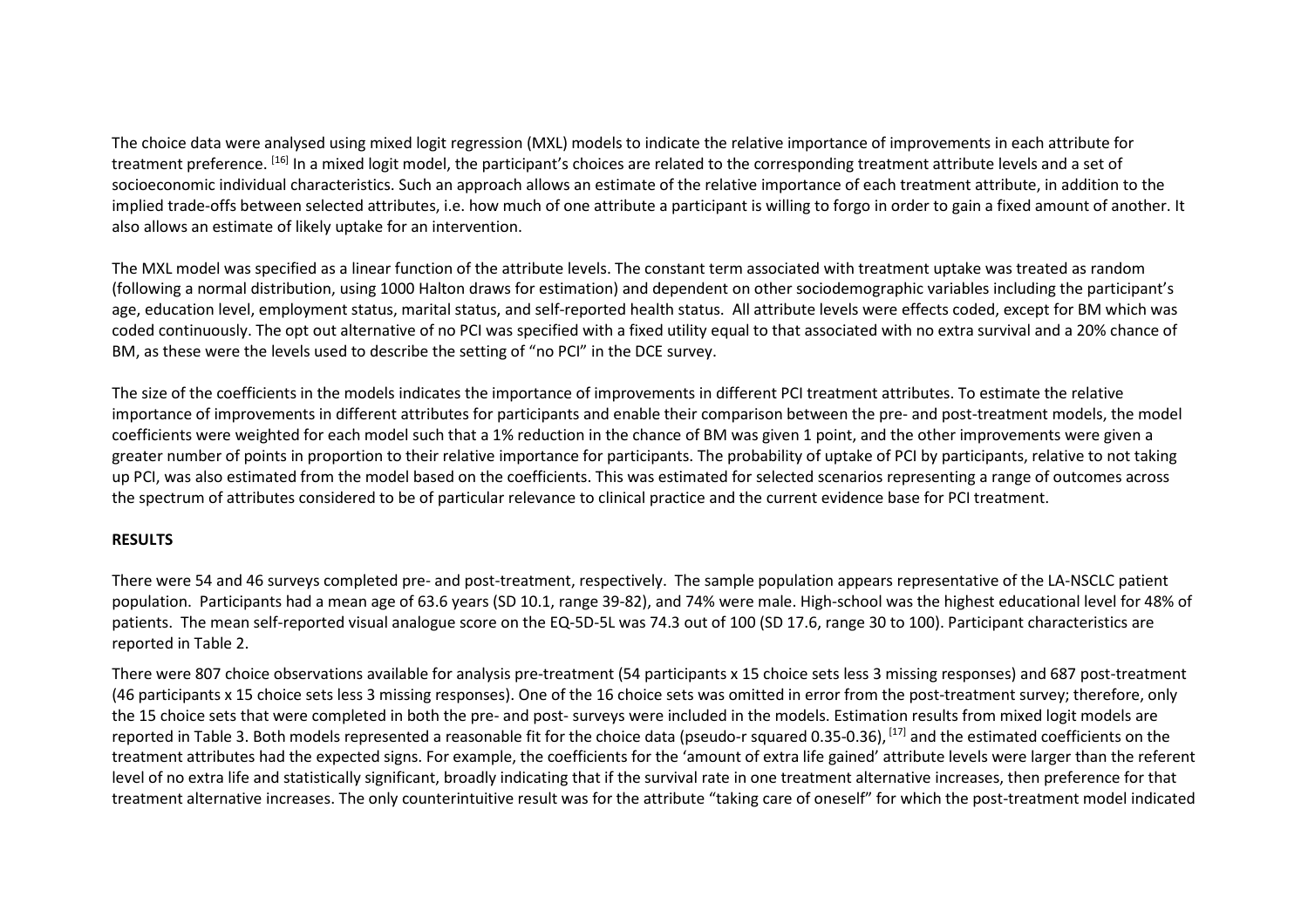a significant preference for "slight problems" over "no problems". Overall, participants preferred a treatment alternative if it was associated with a longersurvival, better ability to take care of oneself, lower loss of memory, and lower chance of occurrence of BM.

The importance weights of the PCI attributes both before and after treatment, implied by the models are presented in Table 4 and Figure 2. Before treatment, an increase in survival of more than 6 months and of 3 to 6 months were the most important benefits (relative importance weights 61.2 and 42.2 respectively), followed by avoiding severe problems with memory (39.4), avoiding severe problems with self-care (30.4), avoiding quite a bit of difficulty with memory (26.2), and a 15% reduction in risk of BM (15.0). After treatment, there were some differences in the rank order of importance withavoiding severe problems with self-care becoming more important than a 3-6 month gain in extra life, and avoiding severe problems with memory becoming less important. However, a reduction in the risk of BM became more important post-treatment, relative to improvements in the other attributes. That is, following treatment, participants appear to care more about the risk of cancer returning to their brain relative to the benefit of gains in other attributes, and are more willing to accept a reduced ability to care for oneself and increased memory loss, in order to achieve a reduced risk of BM. However, any comparison between the pre- and post-treatment survey is indicative only, due to the limited sample size.

Participants chose to take up PCI in approximately two thirds of the raw choice sets (65.2% or 526/807 pre; 66.7% or 458/687 post; 65.9% or 984/1494 overall). At the individual level, participants opted out of treatment by choosing "no PCI" for a mean of 5.2 (SD 5.2; median 3.0 IQR 0.75 to 10.0; range 0 to 15) choice sets pre-treatment and 5.0 (SD 5.4; median 3.0, IQR 0.0 to 9.0; range 0 to 15) choice sets post-treatment.

From the pre-treatment MXL model (Table 3), participants with a lower education level (highest level of education high-school) were on average more likely to consider PCI, all else equal, than those with a higher level of education (p<0.01). On the other hand, participants with better health levels (EQ-5D VAS score ≥75) were less likely to consider PCI compared to participants with lower levels of self-reported health; although this only reached significance at the 10% level. None of the other sociodemographic characteristics (age, gender, employment status, marital status, carer status) were associated with the choice to take up PCI, either pre- or post-treatment; although this lack of association should be interpreted with caution, given the sample size. The estimated standard deviation corresponding to the constant term is large and statistically significant (at the 1% level) both pre- and post-treatment, indicating notable variation in tastes across individuals in their choice to accept PCI which is not explained by the included individual characteristics.

The probability of uptake of PCI under a range of scenarios (in which the levels of the characteristics varied), relative to no PCI, both before and after CRT is presented in Tables 5 and 6. In the best case scenario of PCI providing >6 months extra life, a 15% reduction in chance of BM (from 20% to 5%) with no associated problems with self-care or memory, almost all participants (96%) would accept PCI. If PCI increased survival by > 6m and reduced BM risk by 15% (from 20% to 5%) but resulted in severe problems with self-care or memory loss, 63% of participants would accept PCI pre-treatment and 76% posttreatment.

In a scenario of PCI providing a small survival benefit (1-3m), a small reduction in BM (5% from 20% to 15%) and resulting in moderate problems with selfcare and quite a bit of difficulty with memory, 45% of patients pre-treatment and 71% of patients post treatment would accept PCI. In a scenario of no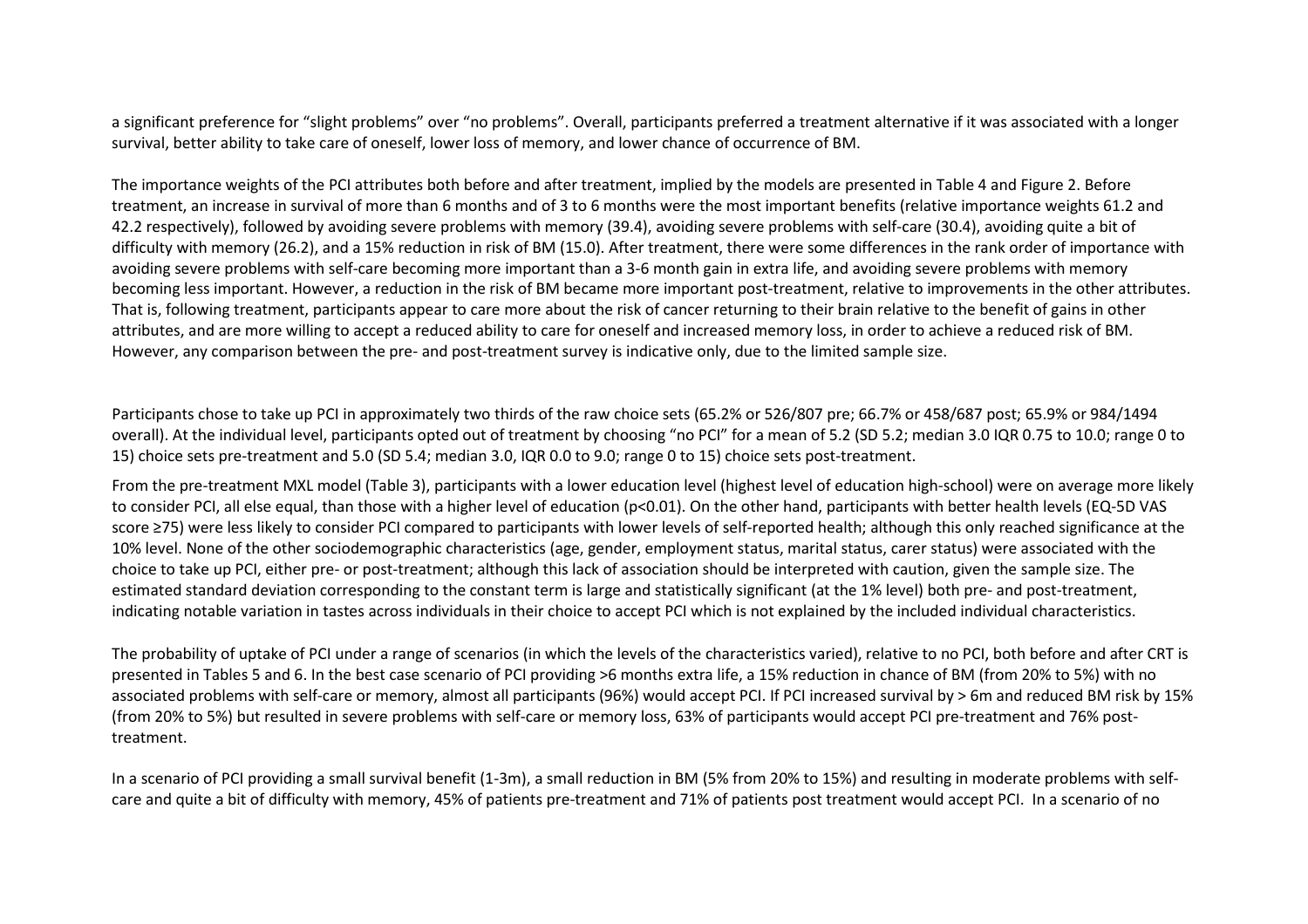survival benefit or reduction of BM risk with PCI, as long as patients were left with no adverse effects (defined as no problems with self-care or memory); over half of patient would accept PCI (57% before and 69% post conventional treatment).

The factors that would prompt the vast majority of patients to take up PCI are presented in the last 4 columns of Table 5. Over 90% of participants would accept PCI if it gave at least a 10% reduction in absolute BM risk and 3 to 6 months survival benefit, as long as it was associated with no problems with selfcare or memory. Over 80% would accept PCI if it gave at least a 10% reduction in the incidence of BM and 1-3m survival benefit, as long as there was no detrimental effect on self-care or memory.

RTOG 0214 demonstrated that, at 1 year, PCI reduced the incidence of BM from 18% to 7.7% with no associated survival benefit and with a decline in memory (as measured by the HVLT). We undertook hypothetical modelling using these findings and altering the survival benefit to investigate the uptake of PCI (Table 6). Assuming PCI reduced the incidence of BMs by 10% (from 20% to 10%) and left patients with mild problems with self-care and memory over 90% of participants would accept PCI if it provided over 6 months survival benefit , 84% if survival benefit was 3 to 6 months (rising to 93% posttreatment), 71% for 1 to 3 months survival benefit (rising to 90% post-treatment) and 52% (rising to 78% post-treatment) would accept PCI even if there was no known survival benefit.

## **DISCUSSION:**

Given that a significant proportion of patients with LA-NSCLC undergoing CRT develop BMs which negatively impacts neurocognitive function, QOL, and prognosis, there are compelling reasons why attempts to prevent BM have been investigated. [18] Six randomised controlled trials have evaluated the role of PCI in LA-NSCLC, with five studies demonstrating a statistically significant reduction in the incidence of BM with PCI, but no survival advantage. [10, 19-23] The most recent of these studies was underpowered for a survival endpoint. [10] It is not clear whether patient refusal was the reason why target accrual was not met.

The aims of this study were to estimate what factors were important from the patients' perspective with regard to the use of PCI. Specifically, we wished to address the relative importance of the different characteristics potentially associated with PCI (reduced chance of BM, impact on survival, reduction in ability to care for herself, memory impairment); the impact that changes in any of these characteristics would have on the patients' preferences for PCI; and the impact of completing conventional treatment for LA-NSCLC on patients' preferences. In this way, we wished to provide information which could inform decisions as to whether evaluating newer strategies, which aim to reduce the neurocognitive impact of whole brain radiotherapy, would be acceptable to patients.

We found that participants would choose to undergo PCI in approximately two thirds of the hypothetical scenarios. Participants with a higher educational level and, to a lesser extent, better health status were more likely not to choose PCI. We hypothesise that patients with a higher level of educational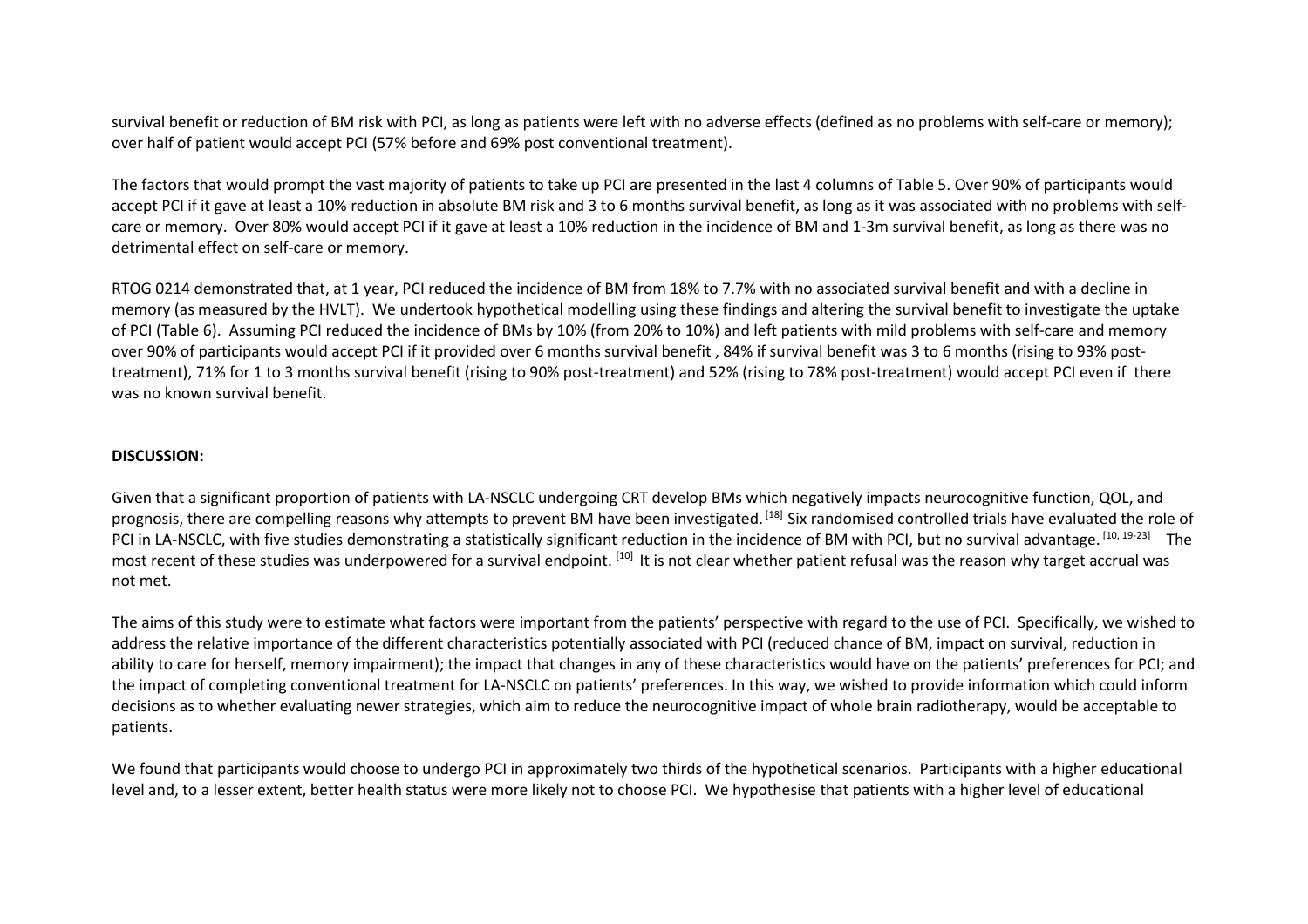achievement place more value on their neurocognitive abilities and therefore may be more concerned about the potential impact of PCI on their ability to function. An alternative explanation that participants with a lower educational level did not understand the DCE concept cannot be discounted. However, the survey was pilot tested in an interview-based setting prior to data collection, to ensure the survey was understood by patients. In addition, the trained nurses who administered the DCE reported that a lack of understanding of the task was not an issue. Similarly we hypothesise that patients with a better health status pre-treatment and who are desirous of returning to that level post-treatment, are more likely to be concerned about side effects that could have long term impact on their health status and ability to function.

We found that improvement in survival is the most important potential characteristic of PCI for patients both pre and post-treatment and patients indicated they were willing to accept significant toxicity for maximum survival benefit. If PCI resulted in a 6 month increase in survival and a 15% reduction in BM but resulted in severe problems with memory or ability to self-care, 63% of patients pre-treatment and 76% post-treatment would accept PCI. The degree of toxicity deemed acceptable became less as survival benefit decreased, but a moderate amount of toxicity was still acceptable to a significant proportion of patients. For a survival benefit of 1-3 months, associated with a 5% reduction in BM, 45% of patients pre-treatment and 71% post-treatment would accept PCI, even if it was associate with moderate problems with self-care and quite a bit of difficulty with memory. It could be hypothesised that the patients family or caregivers would have an impact on the trade-offs patients made between survival gain and potential impact on memory and self-care. However, while we found that the patients marital or carer status did not influence their choice to accept PCI over no PCI, a result that should be interpreted with caution due to the small sample size, we did not examine the influence of family or carers on individual trade-offs. This would be an interesting subject for further evaluation.

While a potential survival gain was the most important characteristic of PCI, we found that patient's preferences changed upon completion of treatment with a reduction in BM becoming more important relative to gains in other attributes. That is, following treatment, participants appear to care more about the risk of cancer returning to their brain relative to the benefit of gains in other attributes, and are more willing to accept a reduced ability to care for oneself and increased memory loss, in order to achieve a reduced risk of BM. The explanation for this preference change is uncertain. We hypothesise that as patients approach the completion of their definitive therapy, they become more concerned about preventing disease recurrence in other parts of their body.

When hypothetical scenarios were aligned with the findings of RTOG 0214 (ie an approximate 10% reduction in BM incidence) over 90% of patients would accept PCI for a potential survival benefit >6 months, 84% pre- and 93% post-treatment, for a potential survival benefit of 3-6 months, 71% pre- and 90% post-treatment for a potential survival benefit of 1-3 months, and 52% pre and 78% post for no survival benefit. These results confirm that while potential improvement in survival is most important, a reduction in BM incidence, particularly after completion of treatment is important for a significant proportion of patients. Furthermore, over 50% of patients indicated they would accept PCI if there were no improvement in survival or reduction in BM as long as there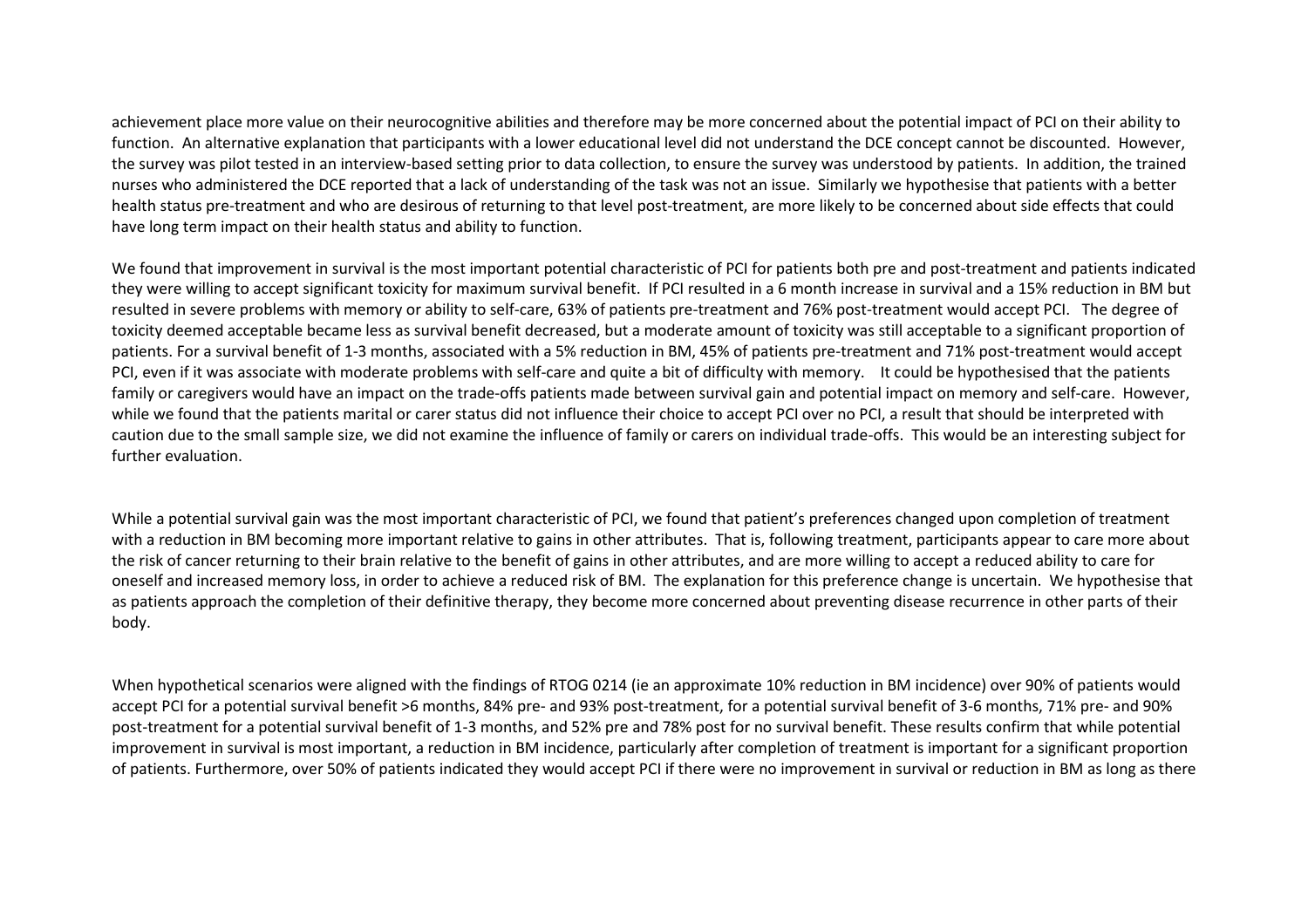was no impact on memory or ability to self-care. This acceptance of treatment by a significant proportion of patients for minimal or no improvement in survival, has previously been documented in literature investigating the treatment preferences of women with breast cancer. [24, 25]

Given that patients diagnosed with BMs have a median survival of 4 months, it seems reasonable that strategies attempting to prevent their occurrence and thereby improve survival continue to be pursued, particularly if such studies enrol patients deemed at high risk of developing BMs and employ techniques which have the potential to reduce the cognitive impact of WBRT. [26] One such technique is hippocampal sparing WBRT (HS-WBRT). HS-WBRT uses advanced RT technology to minimise the radiation dose delivered to the stem cell compartments involved in the neurogenesis of cells responsible for learning and memory functions. HS-WBRT was associated with a significant reduction in mean relative decline in HVLT delayed recall at 4 months in a randomised Phase II trial. <sup>[27]</sup> A prospective study of patients who examined multi-domains of neurocognitive function before and 4 months after HS-WBRT found neurocognitive function stabilised or improved.<sup>[28]</sup> Multiple factors including the total RT dose, dose per fraction, concurrent chemotherapy and anticonvulsants, pre-existing cognitive impairment, and the effects of disease-progression have been proposed as impacting on cognitive function [26,29,30] Therefore the impact of HS-WBRT on avoiding neurocognitive decline needs to be assessed in randomised trials. There are currently two co-operative group Phase III trials addressing this question. (NRG-CC 003 and NRG-CC001). [31, 32]

 Whether HS-WBRT could be safely employed as a strategy for delivering PCI will be dependent not only on the results of the above studies but also of studies investigating the risk and relapse of perihippocampal metastases in NSCLC. Retrospective studies demonstrated the hippocampus to be a rare site of BM occurrence from all tumour histologies.<sup>[33,34]</sup> A retrospective mapping study of 856 BMs in 100 patients (with the most common histology being NSCLC) found a 2.8% incidence of NSCLC BMs within the hippocampus, and an 8.3% incidence in a 5mm radius from the hippocampus.[35] Modelling suggested a 0.2% absolute risk increase due to sub-therapeutic dosing of the hippocampus by HS-WBRT, leading the authors to conclude that HS-WBRT bears a low risk of undertreating patients. [35]

It is acknowledged that the results of this study need to be viewed in light of its limitations. Specifically, the small sample size means that any comparison between the pre- and post-treatment survey should be interpreted with caution. In addition, it is acknowledged that cognitive decline affecting memory and self-care can occur as a consequence of both PCI and BM and therefore the choice between these attributes is not fully discrete. Furthermore, it is acknowledged that a survival benefit has not been associated with PCI, and thus including potential survival gains as an attribute can be questioned. However, no survival benefit is included as one attribute level. Moreover, the aim of this study was to determine how much hypothetical improvement in survival patients would deem sufficient to accept any potential side effects of therapy. Despite these limitations to the authors' knowledge, this is the first study which has tried to ascertain the preferences of patients who have been diagnosed with LA-NSCLC and who are undergoing CRT with respect to the role of PCI. Furthermore, the use of a DCE methodology, although hypothetical, is widely accepted approach to eliciting patient preferences in healthcare,including radiation oncology  $[36,37]$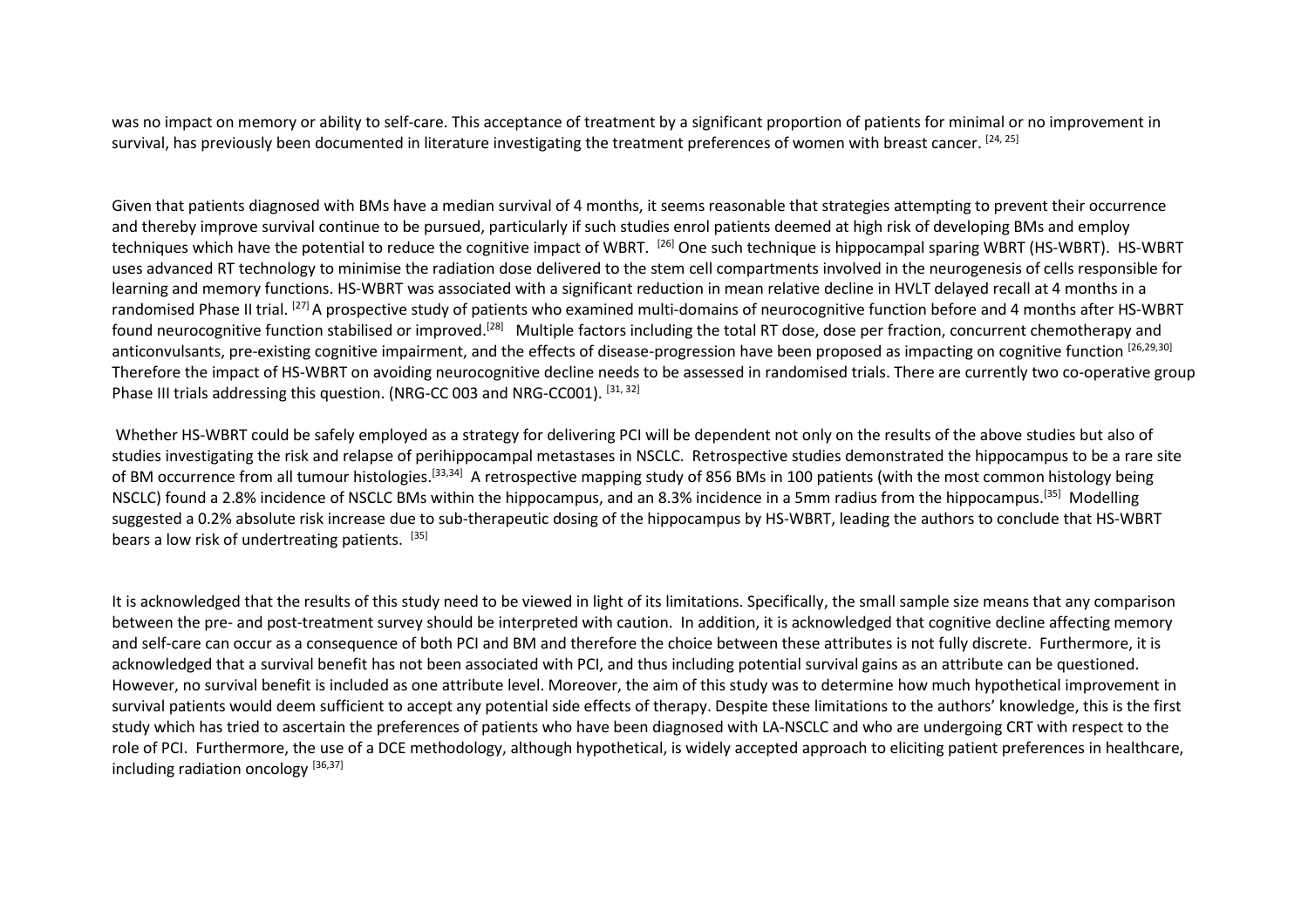In conclusion, the use of PCI in unselected patients with LA-NSCLC undergoing curative therapy has resulted in a statistically significant reduction in the incidence of BMs but no proven survival advantage. The results of this study show that, while from the patients' perspective, improvement in survival is the most important potential attribute of PCI, and that the degree of acceptable toxicity is dependent on the amount of life gained, reduction in the incidence of BMs became more important, relative to other attributes after the completion of therapy. Indeed, if PCI resulted in a 10% decrease in the incidence of BMs and no survival benefit (as occurred in RTOG 0214), the majority of patients would accept PCI. The results of this study therefore suggest that research protocols assessing the benefit of PCI in selected patients at high risk of developing BM and using PCI techniques with a potential for reducing cognitive impacts, would be acceptable to patients.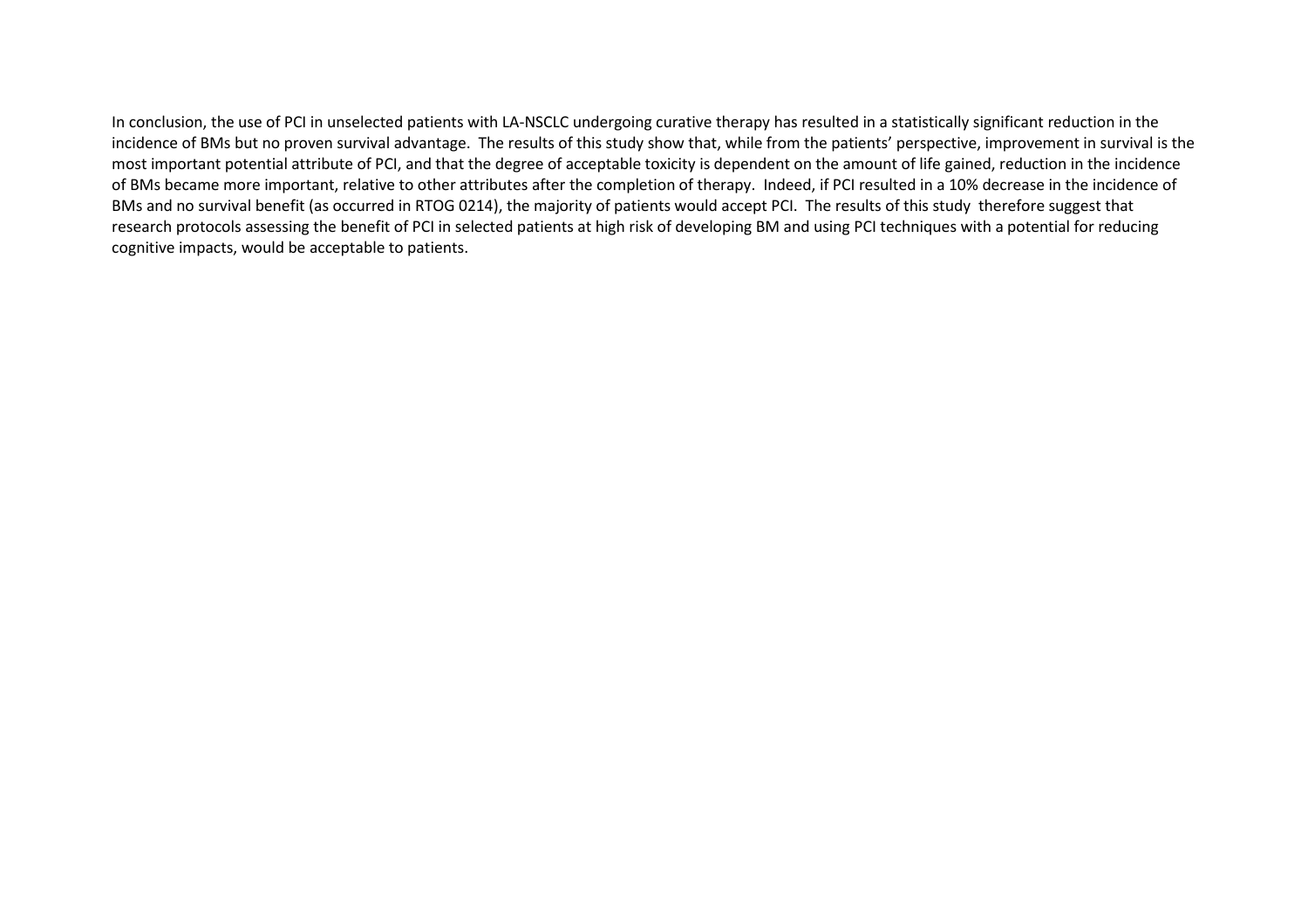#### References

1. Stuschke M, Eberhardt W, Pottgen C, et al. Prophylactic cranial irradiation in locally advanced non-small cell lung cancer after multimodality treatment: long-term follow-up and investigations of late neuropsychologic effects. J Clin Oncol. 1999; 17:2700

2. Carolan H, Sun AY, Bezjak A, et al. Does the incidence and outcome of brain metastases in locally advanced non-small cell lung cancer justify prophylactic cranial irradiation or early detection? Lung Cancer. 2005; 49:109-15

3. Ceresoli G, Reni M, Chiesa G et al. Brain metastases in locally advanced non-small cell lung carcinoma after multimodality treatment: Risk factors analysis. Cancer. 2002; 95:605-612,

4. Marmon HJ, Yeap By, Janne P et al. High risk of brain metastases in surgically staged IIIA non-small cell lung cancer patients treated with surgery, chemotherapy and radiation. J Clin Oncol. 2005; 23: 1530-1537

5. Curran W, Paulus R, Langer C et al. Phase III comparison of sequential v concurrent chemo-radiation for patients with unresected stage III non-small cell lung cancer (NSCLC): report of Radiation Therapy Oncology Group (RTOG) 9410. J Natl Can Inst. 2011; 103: 1452-60.

6. Bradley JD, Paulus R, Komaki et al. Standard-dose versus high-dose conformal radiotherapy with concurrent and consolidation carboplatin plus paclitaxel with or without cetuximab for patients with Stage IIIA or IIIB non-small-cell lung cancer (RTOG 0617): a randomised, two-by-two factorial phase 3 study. Lancet Oncol. 2015. 16: 187-199.

 7. Meert A, Paesmans M, Berghams T et al. Prophylactic cranial irradiation in small cell lung cancer: a systematic review of the literature with metaanalysis. BMC Cancer. 2001; 15:1.

8. Auperin A, Arriagada R, Pignon J et al. Prophylactic cranial irradiation for patients with small cell lung cancer in complete remission. Prophylactic Cranial irradiation Overview Collaborative Group. NEJM. 1999; 341: 476-84.

9. Slotman B, Faivre-Finn C, Kramer G et al. Prophylactic cranial irradiation in extensive small-cell lung cancer. N Engl J Med 2007; 357: 664-72.

10. Gore EM, Bae K, Wong SJ et al. Phase III comparison of prophylactic cranial irradiation versus observation in patients with locally advanced nonsmall cell lung cancer: primary analysis of radiation therapy oncology group study RTOG 0214. J Clin Oncol. 2011; 29: 272-8.

11. Sun A, Bae K, Gore EM et al. Phase III trials of prophylactic cranial irradiation compared with observation in patients with locally advanced non-small cell lung cancer: neuro-cognitive and quality-of-life analysis. J Clin Oncol. 2011; 29: 279-86.

12. Viney R, Lancsar E et al. Discrete choice experiments to measure consumer preferences for health and healthcare. Expert Rev Pharmaco Outcomes Res. 2002; 2: 319-326.

13. Viney R, Savage E, Louviere J. Empirical investigation of experimental design properties of discrete choice experiments in health care. Health Economics. 2005; 14: 349-362.

14. Johnson FR, Lancsar E, Marshall D, et al. Constructing experimental designs for discrete-choice experiments: Report of the ISPOR Conjoint Analysis Experimental Design Good Research Practices Task Force. Value Health 2013; 16:3-13.

15. www.euroqol.org/eq-rd-products/eq-rd-rl.htm)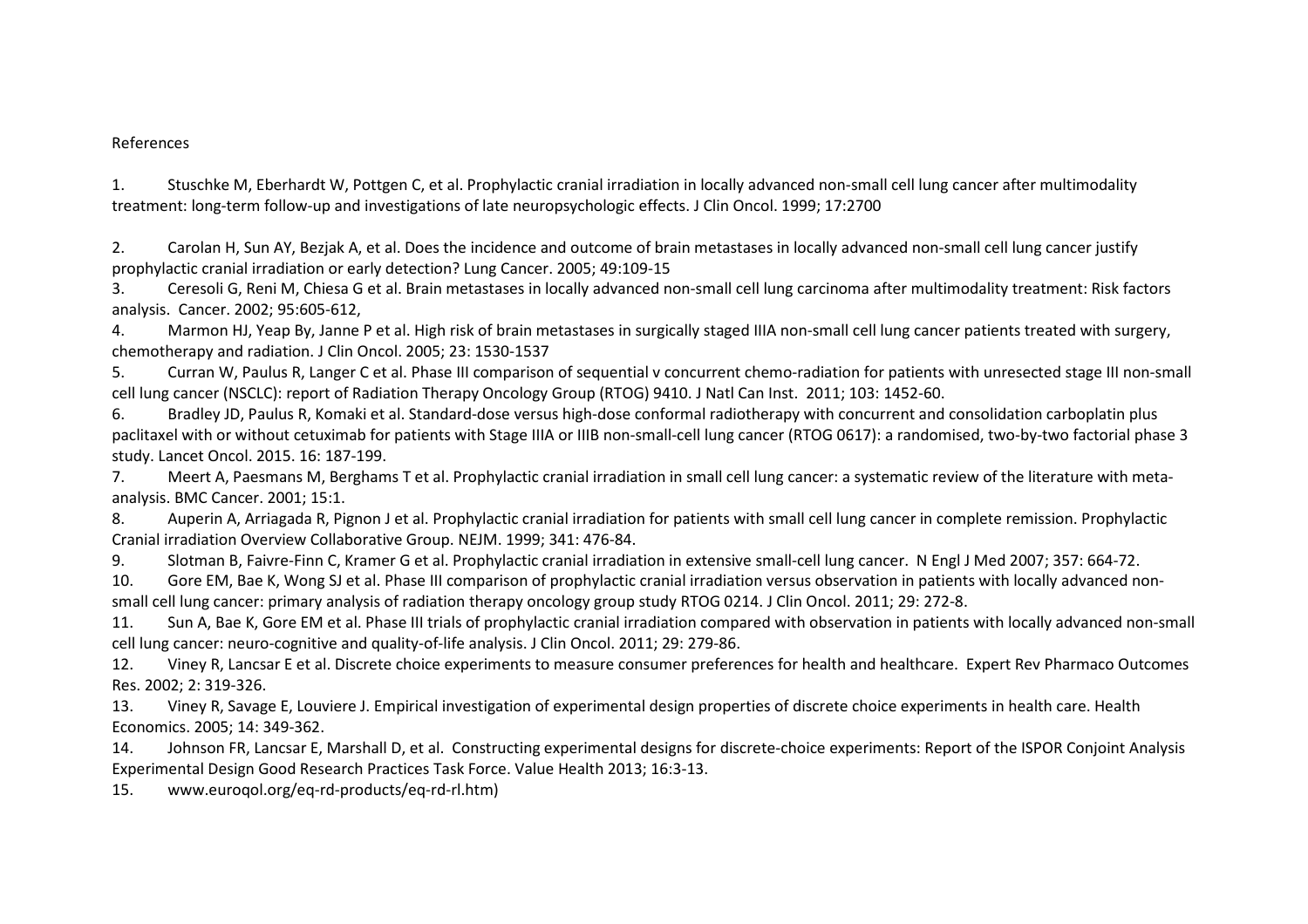16. McFadden D and Train K. Mixed MNL models for discrete response. Journal of Applied Econometrics. 2000; 15: 447-470.

17. Hensher DA, Rose JM, Greene WH. Applied Choice Analysis: A Primer, New York: Cambridge University Press, 2005

18. Mehta MP, Rodrigus P, Terhaard CH et al. Survival and neurologic outcomes in a randomised trial of motexafin gadolinium and whole brain radiation therapy in brain metastases. J Clin Onc. 2003. 21: 2529-2536

19. Cox JD, Stanley K, Petrovich Z et al. Cranial irradiation in cancer of the lung of all cell types. JAMA. 1981; 245: 469-472

 20. Unasawadi T, Valdivieso M, Chen T et al. Role of elective brain irradiation during combined chemoradiotherapy for limited disease non-small cell lung cancer. J Neurooncol. 1984; 2: 253-259.

21. Russell AH, Pajak TE, Selim HM et al. Prophylactic cranial irradiation for lung cancer patients at high risk for development of cerebral metastasis: results of a prospective randomised trial conducted by the Radiation Therapy Oncology Group. Int J Radiat Oncol Biol Phys. 1991; 21: 637-643.

22. Pöttgen C, Eberhardt W, Grannass A et al. Prophylactic cranial irradiation in operable stage IIIA non-small cell lung cancer treated with neoadjuvant chemoradiotherapy: results from a German multicentre randomised trial. J Clin Oncol. 2007; 25: 4987-92.

23. Miller TP, Crowely JJ, Mira J et al. A randomised trial of chemotherapy and radiotherapy for stage III non-small cell lung cancer. Cancer Therapeutics. 1998; 4:229-236.

24. McQuellon RP, Muss HB, Hoffman SL, Russell G, Craven B, Yellen SB. Patient preferences for treatment of metastatic breast cancer: a study of women with early-stage breast cancer. J Clin Oncol. 1995; 13: 858-68.

25. Duric V, Stockler M. 2001 Patients 'preferences for adjuvant chemotherapy in early breast cancer: a review of what makes it worthwhile? Lancet Oncol. 2001 2: 691-7.

26. Gondi V, Tome WA, Mehta M. Why avoid the hippocampus? A comprehensive review. Radiotherapy and Oncology. 2010; 97: 370-376.

27. Gondi V, Pugh SL, Tome WA et al. Preservation of memory with conformal avoidance of the hippocampal neural stem-cell compartment during whole-brain radiotherapy for brain metastases (RTOG 0933): A phase II multi-institutional trial. J Clin Oncol. 2014; 32: 3810 -3816.

28. Tsai P, Yang C, Chuan C et al. Hippocampal dosimetry correlates with the change in neurocognitive function after hippocampal sparing during whole brain radiotherapy: a prospective study. Radiation Oncology 2015; 10: 253-268

29. Paumier A, Cuenca X, Le Péchoux C. Prophylactic cranial irradiation in lung cancer. Cancer Treatment Reviews. 2011; 37: 261-265.

30. Gondi V, Paulus R, Bruner D et al. Decline in Tested and Self-reported cognitive functioning after prophylactic cranial irradiation for lung Cancer: Pooled secondary analysis of Radiation therapy Oncology Group Randomised Trial 0212 and 0214. International Journal of Radiation Oncology Biology and Physics. 2013; 86: 656-664.

31. Whole-Brain Radiation Therapy with or without Hippocampal Avoidance in Treating Patients with Limited Stage or Extensive stage Small Cell Lung Cancer. NRG-CC 003. ClinicalTrials.gov Idenitifier: NCT02635009. Available at https://clinicaltrials.gov.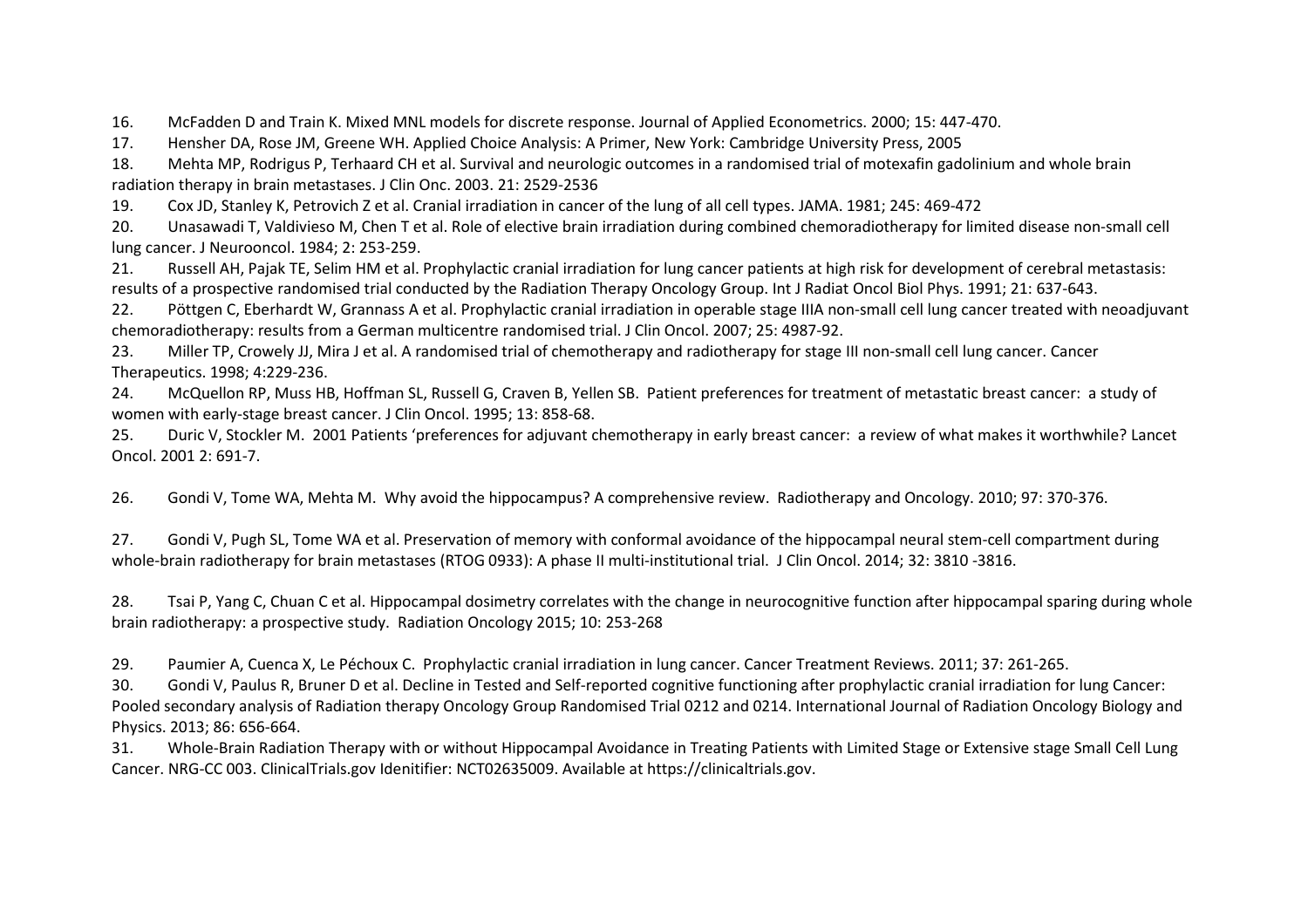32. Memantine Hydrochloride and Whole-Brain Radiotherapy with or without hippocampal avoidance in reducing neurocognitive decline in patients with brain metastases. NRG-CC 001. ClinicalTrials.gov Identifier: NCT02360215. Available at https://clinicaltrials.gov.

33. Gondi V, Tome W, Marsh J et al. Estimated risk of perihippocampal avoidance during whole brain radiation therapy: safety profile for RTOG 0933. Radiother Oncol 2010; 95: 327-31

34. Marsh J, Herskovic A, Gielda B et al. Intracranial metastatic disease spares the limbic circuit: a review of 697 metastatic lesions in 107 patients. Int J Radiat Oncol Biol Phys 2010; 76: 504-12.

35. Harth s, Abo-Madyan Y, Zhen L et al. Estimation of intracranial failure risk following hippocampal-sparing whole brain radiotherapy. Radiother Oncol 2013; 109: 152-158.

36. Kimman M, Dellaiert B, Boersma L et al. Follow-up after treatment for breast cancer; one strategy fits all? An investigation of patient preferences using a discrete choice experiment. Act Oncol 2010; 49; 328-337

37. Benning T, Kimman M, Dirksen C et al. Combining individual-level discret choice experiemtn estimates and costs to inform health care management decisions about customised care: the case of follow-up strategies after breast cancer treatment. Value in Health 2012; 15: 680-689.